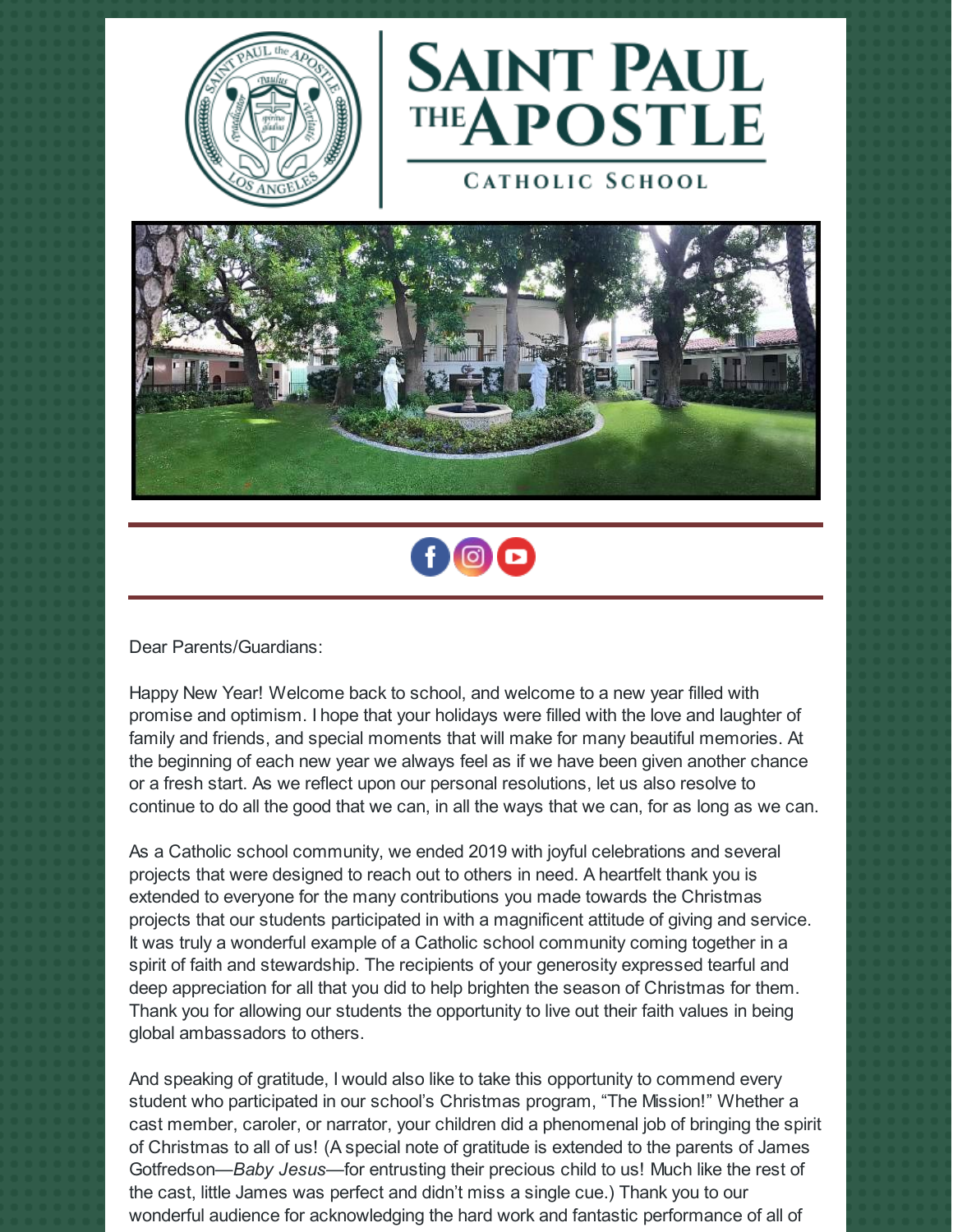our students by your attentive presence, warm laughter and thunderous applause at the end of the program. The students certainly deserved every heartfelt "Bravo!" that rang throughout the church that night, and all of the positive comments and words of appreciation that were shared throughout the week.

As we embark upon the rest of our school year, let us continue our commitment of working together in unity—home, school, and parish—to achieve all that is in the best interests of our students. May this 2020 New Year bring harmony, love, happiness, good health, wisdom and prosperity to all!

Peace and blessings,

Crystal A. Pinkofsky Principal

| 6<br>JAN 2020, MON         | All day<br>All day                                                       | School Resumes - 7:45 am - 2:50 pm<br><b>STAR Window 2 Opens</b>                                                                                                                                           |
|----------------------------|--------------------------------------------------------------------------|------------------------------------------------------------------------------------------------------------------------------------------------------------------------------------------------------------|
| 7<br><b>JAN 2020, TUE</b>  | $15:30 - 16:30$<br>$16:30 - 17:30$                                       | Varsity Boy's Basketball Game -GYM<br>7th Grade Boy's Basketball Game - GYM                                                                                                                                |
| 9<br>JAN 2020, THU         | $15:30 - 16:30$                                                          | Varsity Boy's Basketball Game - GYM                                                                                                                                                                        |
| 10<br><b>JAN 2020, FRI</b> | $19:00 - 20:00$                                                          | Sandwich Builders - JCPC (4th Grade)                                                                                                                                                                       |
| 11<br>JAN 2020, SAT        | All day                                                                  | <b>DK/Kinder Assessment</b>                                                                                                                                                                                |
| 12<br>JAN 2020, SUN        | $09:30 - 10:30$                                                          | Mass - 5th Grade Family Mass                                                                                                                                                                               |
| 13<br>JAN 2020, MON        | $08:00 - 15:00$<br>$08:00 - 10:00$<br>$08:00 - 09:00$<br>$18:30 - 19:30$ | 7th and 8th Grade - Miles to Go - JACC<br><b>PWC Meeting - MPR</b><br>7th and 8th Grade Parents Intro - Miles to Go Drug Prevention Education - JCPC<br>2nd Grade Sacrament Mtg - JCPC                     |
| 14<br>JAN 2020, TUE        | $08:00 - 14:45$                                                          | 7th and 8th Grade - Miles to Go - JACC                                                                                                                                                                     |
| 15<br>JAN 2020, WED        | $15:45 - 16:45$<br>$16:30 - 18:00$<br>$16:45 - 17:45$<br>$18:30 - 20:30$ | 7th Grade Boy's Basketball - GYM<br><b>School Board Meeting - JACC</b><br>Varsity Boy's Basketball Game - GYM<br>3rd Grade Prayer Service/Dinner - CH/JCPC                                                 |
| 16 JAN 2020, THU           | All day<br>$08:00 - 09:00$<br>$15:30 - 16:30$<br>$16:30 - 17:30$         | 5th and 6th Grade - Miles to Go - Media Center<br>5th and 6th Grade Parents Intro - Miles to Go Drug Prevention Education - JCPC<br>Varsity Boy's Basketball Game - GYM<br>7th Grade Boy's Basketball -GYM |
| 17<br>JAN 2020, FRI        | All day                                                                  | 5th and 6th Grade - Miles to Go - Media Center                                                                                                                                                             |



#### **2nd TRIMESTER STAR ASSESSMENTS**

Beginning today, January 6, all of our students will begin the STAR math and reading assessments for the second trimester. The data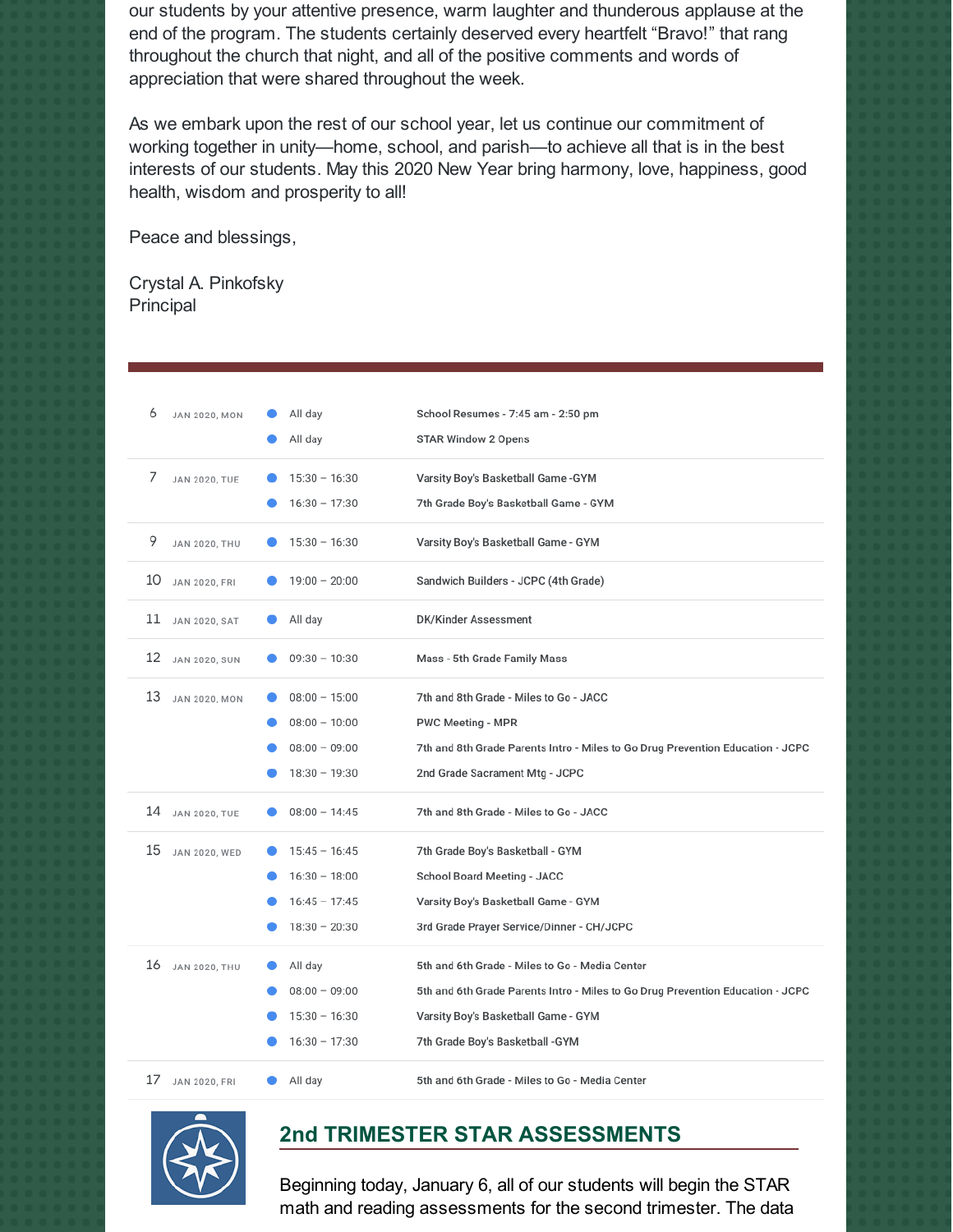received from these assessments will provide us with information that can be used to assist us with improving instruction and making sound educational decisions about each student's academic growth and needs. Because the assessments are timed and given in sequence, it is important that our students arrive to school on time each morning. Unfortunately, students who miss a portion of the test may not have the opportunity to make it up at a later time. Thank you in advance for your cooperation regarding this important matter.

# CHECK ONT OUR

#### **NEW SPA WEBSITE!**

We have launched our new website and we just want to remind parents to login in order to access sign-ups, information, and other school resources on our new School & PWC website! Go to **[school.sp-apostle.org/pwc](http://school.sp-apostle.org/pwc)** to access your account. If you have forgotten your password, please send an email to **[helpdesk@sp](mailto:helpdesk@sp-apostle.org)apostle.org** as the password reset module is not working at this time. We're looking to fully transition both the Parish and School sites by January 1, and finally be up-to-date with our web presence! Thank you for your patience!



#### **PARENTS: SAVE THE DATE!**

Parent information meetings for "Miles to Go" (our school's drug education program for grades 5 through 8) are scheduled for Monday, January 13, at 8:00 a.m., and Thursday, January 16, at 8:00 a.m. Both sessions will be held in the JCPC. Parents from any grade level are welcome to attend either presentation.

The presentation includes vital up-to-date information on good health and body model, caffeine, tobacco, vaping, alcohol, and marijuana. Information will also be shared regarding how and what material will be presented to students at each level. Please speak to Nurse Anderson should you have any concerns or need more clarification regarding the topics.



### **SPA CHESS CLUB - Join Us for Trimester 2!**

All students in grades K through 8 are welcome to join the Chess Club! Our second trimester will begin Monday, January 6, (TODAY). The Chess Club meets on Mondays after school and we welcome all levels of players. **[Register](http://www.prestoregister.com/cgi-bin/order.pl?ref=spapostle_school&fm=2) here!**

If you have any questions, feel free to send an e-mail to **[jgietl@aol.com](mailto:jgietl@aol.com)**. We look forward to seeing you at Chess!